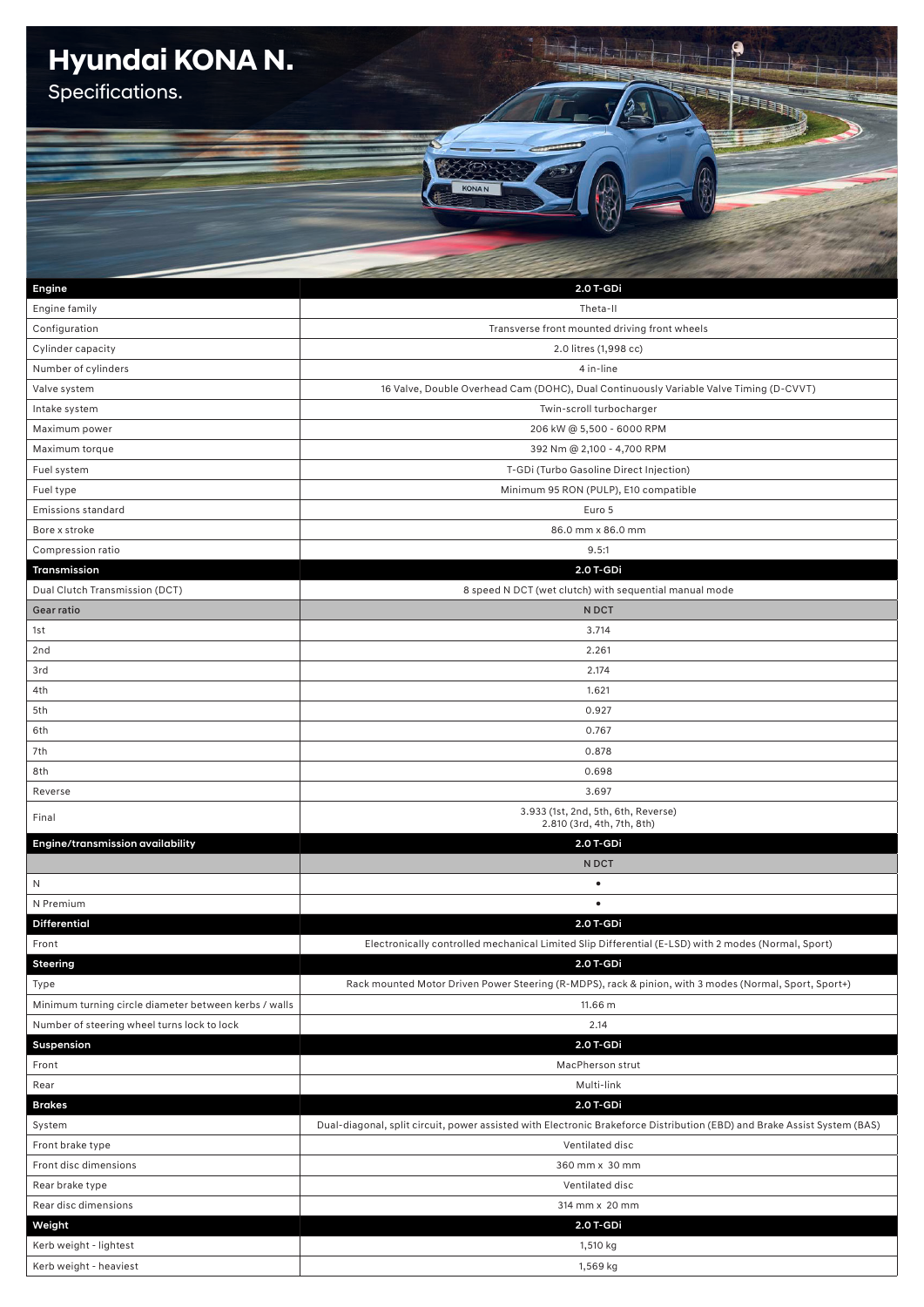| Gross Vehicle Mass (GVM)                                                                                                                                                               | 2,010 kg                                                                                                                                                                          |                |
|----------------------------------------------------------------------------------------------------------------------------------------------------------------------------------------|-----------------------------------------------------------------------------------------------------------------------------------------------------------------------------------|----------------|
| Permissible Axle Weight (PAW) - front                                                                                                                                                  | 1,146 kg                                                                                                                                                                          |                |
| Permissible Axle Weight (PAW) - rear                                                                                                                                                   |                                                                                                                                                                                   |                |
| Roof rack load limit                                                                                                                                                                   | 934 kg<br>80 kg                                                                                                                                                                   |                |
| Fuel consumption*                                                                                                                                                                      | 2.0 T-GDi                                                                                                                                                                         |                |
| Combined (L/100km)                                                                                                                                                                     | 9.0                                                                                                                                                                               |                |
| Urban (L/100km)                                                                                                                                                                        | 12.7                                                                                                                                                                              |                |
| Extra Urban (L/100km)                                                                                                                                                                  | 6.9                                                                                                                                                                               |                |
| $CO2$ - combined (g/km)                                                                                                                                                                | 206                                                                                                                                                                               |                |
| Fuel tank volume                                                                                                                                                                       | 50L                                                                                                                                                                               |                |
|                                                                                                                                                                                        | *Source: Australian Design Rule 81/02 static laboratory combined average city and highway cycle test. Real world fuel consumption will vary depending on a combination of driving |                |
|                                                                                                                                                                                        | habits, the condition of the vehicle, and other factors such as road, traffic and weather conditions. ADR 81/02 test results are meant for comparison purposes only.              |                |
| <b>Dimensions</b>                                                                                                                                                                      | N                                                                                                                                                                                 | N Premium      |
| <b>Exterior</b>                                                                                                                                                                        |                                                                                                                                                                                   |                |
| Length                                                                                                                                                                                 | 4,215 mm                                                                                                                                                                          |                |
| Width                                                                                                                                                                                  | 1,800 mm                                                                                                                                                                          |                |
| Height (with roof rails)                                                                                                                                                               | 1,550 mm (1,565 mm)                                                                                                                                                               |                |
| Wheelbase                                                                                                                                                                              | 2,600 mm                                                                                                                                                                          |                |
| Wheel track - front / rear                                                                                                                                                             | 1,579 mm / 1,575 mm                                                                                                                                                               |                |
| Minimum ground clearance (based on kerb weight)                                                                                                                                        | 173 mm                                                                                                                                                                            |                |
| Interior                                                                                                                                                                               |                                                                                                                                                                                   |                |
| Head room front (with sunroof) / rear                                                                                                                                                  | 1,005 mm (965 mm) / 961 mm                                                                                                                                                        |                |
| Leg room front / rear                                                                                                                                                                  | 1,054 mm / 893 mm                                                                                                                                                                 |                |
| Shoulder room front / rear                                                                                                                                                             | 1,409 mm / 1,385 mm                                                                                                                                                               |                |
| Hip room front / rear                                                                                                                                                                  | 1,355 / 1,326 mm                                                                                                                                                                  |                |
| Cargo area - VDA (minimum / maximum)                                                                                                                                                   | 361 L / 1,143 L                                                                                                                                                                   |                |
| Wheels & tyres                                                                                                                                                                         | N                                                                                                                                                                                 | N Premium      |
| Wheel type                                                                                                                                                                             | Alloy                                                                                                                                                                             |                |
| Wheel dimensions                                                                                                                                                                       | 19 x 8.0J +55                                                                                                                                                                     |                |
| Tyre dimensions                                                                                                                                                                        | 235/40R19 96Y                                                                                                                                                                     |                |
| Tyre brand                                                                                                                                                                             | Pirelli P Zero HN                                                                                                                                                                 |                |
|                                                                                                                                                                                        | Temporary space saver                                                                                                                                                             |                |
| Spare wheel type                                                                                                                                                                       |                                                                                                                                                                                   |                |
| <b>Driving convenience</b>                                                                                                                                                             | N                                                                                                                                                                                 | N Premium      |
| One touch turn signal - 3, 5, or 7 flashes                                                                                                                                             | ٠                                                                                                                                                                                 | ٠              |
| Rain sensing wipers                                                                                                                                                                    | $\bullet$                                                                                                                                                                         | $\bullet$      |
| Rear wiper - 2-stage, with auto wipe on reverse                                                                                                                                        | $\bullet$                                                                                                                                                                         | $\bullet$      |
| Remote start - via Smart Key                                                                                                                                                           | $\bullet$                                                                                                                                                                         | $\bullet$      |
| Smart key with push button start                                                                                                                                                       | $\bullet$                                                                                                                                                                         | $\bullet$      |
| Steering wheel mounted controls - audio, favourite,<br>phone, voice control, lane safety, cruise control & trip<br>computer                                                            |                                                                                                                                                                                   |                |
| Tilt & telescopic steering column                                                                                                                                                      | $\bullet$                                                                                                                                                                         | $\bullet$      |
| <b>Driving engagement</b>                                                                                                                                                              | N                                                                                                                                                                                 | N Premium      |
| Active variable exhaust system - 3 modes (Normal,<br>Sport, Sport+)                                                                                                                    | ٠                                                                                                                                                                                 |                |
| Electronic Controlled Suspension (ECS) - 3 modes<br>(Normal, Sport, Sport+)                                                                                                            | $\bullet$                                                                                                                                                                         |                |
| Electronic sound generator                                                                                                                                                             | $\bullet$                                                                                                                                                                         | ٠              |
| Launch control                                                                                                                                                                         | $\bullet$                                                                                                                                                                         | $\bullet$      |
| N DCT features - N Grin Shift (NGS), N Power Shift<br>(NPS), N Track Sense (NTS), Creep start                                                                                          | $\bullet$                                                                                                                                                                         | $\bullet$      |
| N Drive Mode System - 6 settings (Eco, Normal, Sport,<br>N, N Custom 1 and N Custom 2)                                                                                                 | $\bullet$                                                                                                                                                                         | ٠              |
| N Performance Driving Data System in multimedia<br>display - customisable lap / acceleration timer, g-force<br>meter, power / torque / turbocharger boost gauges,<br>and circuit timer |                                                                                                                                                                                   |                |
| Paddle shifters                                                                                                                                                                        | $\bullet$                                                                                                                                                                         |                |
| Traction Mode - 4 settings (Snow, Deep Snow, Mud,                                                                                                                                      |                                                                                                                                                                                   |                |
| Sand)                                                                                                                                                                                  |                                                                                                                                                                                   |                |
| <b>Active safety</b>                                                                                                                                                                   | N                                                                                                                                                                                 | N Premium      |
| Electronic Stability Control (ESC) including;                                                                                                                                          |                                                                                                                                                                                   |                |
| Anti-lock Braking System (ABS)                                                                                                                                                         | $\bullet$                                                                                                                                                                         | $\bullet$      |
| Brake Assist System (BAS)<br>Electronic Brakeforce Distribution (EBD)                                                                                                                  | $\bullet$<br>$\bullet$                                                                                                                                                            | $\bullet$<br>٠ |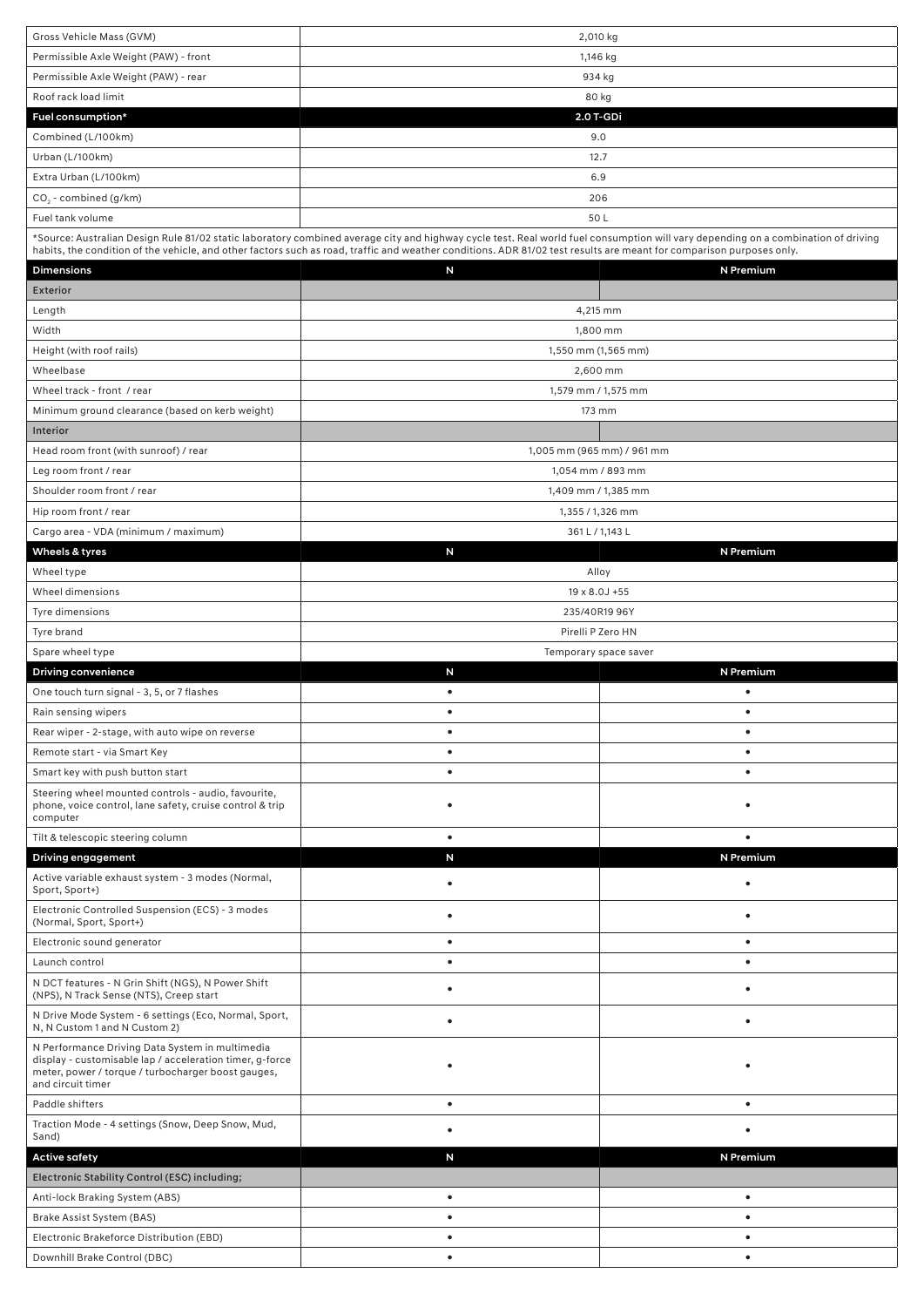| Hill-start Assist Control (HAC)                                                      | $\bullet$ | $\bullet$ |
|--------------------------------------------------------------------------------------|-----------|-----------|
| Traction Control System (TCS)                                                        |           |           |
| Vehicle Stability Management (VSM)                                                   |           |           |
| Hyundai SmartSense ™ including;                                                      |           |           |
| Blind-Spot Collision-Avoidance Assist (BCA)                                          |           |           |
| Driver Attention Warning (DAW)                                                       |           |           |
| Forward Collision-Avoidance Assist (FCA) - camera and<br>radar type, including:      |           |           |
| - Car/Pedestrian/Cyclist detection                                                   |           |           |
|                                                                                      |           |           |
| - City/Urban/Interurban operational speeds                                           |           |           |
| High Beam Assist (HBA)                                                               |           |           |
| Lane Following Assist (LFA)                                                          |           |           |
| Lane Keeping Assist - Line/Road-edge (LKA-L/R)                                       |           | ٠         |
| Rear Cross-Traffic Collision-Avoidance Assist (RCCA)                                 |           |           |
| Rear Occupant Alert (ROA)                                                            | $\bullet$ | ٠         |
| Safe Exit Warning (SEW)                                                              | ٠         |           |
| Smart Cruise Control (SCC)                                                           | $\bullet$ | ٠         |
| Other features                                                                       |           |           |
| Emergency Stop Signal (ESS)                                                          | $\bullet$ | $\bullet$ |
| Parking Distance Warning - Front (PDW-F) - 4 sensors,<br>with guidance display       |           |           |
| Parking Distance Warning - Reverse (PDW-R) - 4 sen-<br>sors, with guidance display   |           |           |
| Rear View Monitor with Parking Guidance (RVM w/ PG)                                  |           |           |
| Tyre Pressure Monitoring System (TPMS) - individual                                  |           |           |
| tyre pressure readout                                                                |           |           |
| <b>Passive safety</b>                                                                | N         | N Premium |
| Airbags                                                                              |           |           |
| Front airbags - driver & front passenger                                             |           | ٠         |
| Side (thorax) airbags - driver & front passenger                                     |           |           |
| Side curtain airbags - 1st & 2nd row                                                 | ٠         | ٠         |
| Roll-over Sensor                                                                     | $\bullet$ | ٠         |
|                                                                                      |           |           |
| <b>Doors</b>                                                                         |           |           |
| Impact sensing auto door unlock                                                      |           |           |
| Rear door child safety locks                                                         | $\bullet$ | $\bullet$ |
| <b>Seatbelts</b>                                                                     |           |           |
| Pretensioners, load limiters & height adjustable upper<br>mounts on front seat belts |           |           |
| Pretensioners & load limiters on rear seat belts                                     | ٠         | ٠         |
| Seat belt reminder - front & rear seatbelts                                          | $\bullet$ |           |
| Seating                                                                              |           |           |
| Height adjustable front head restraints with tilt<br>function                        | ٠         |           |
| Height adjustable rear head restraints                                               | $\bullet$ | ٠         |
| ISOFIX child restraint anchors (rear outboard seats)                                 | $\bullet$ | ٠         |
| Top tether child restraint anchors (rear) - 3 anchors                                | ٠         |           |
| Security                                                                             | N         | N Premium |
| <b>Security system</b>                                                               |           |           |
| Active lock/unlock operation (user configurable)                                     | ٠         | ٠         |
| Anti-theft alarm                                                                     | $\bullet$ | ٠         |
| Central locking                                                                      | $\bullet$ | ٠         |
| Engine immobiliser                                                                   | $\bullet$ | ٠         |
| Remotes                                                                              |           |           |
| Smart key remote with N logo - 2x                                                    | $\bullet$ | $\bullet$ |
| Multimedia system                                                                    | N         | N Premium |
| <b>Functions</b>                                                                     |           |           |
| Apple CarPlay <sup>1</sup> & Android Auto <sup>2</sup> compatibility                 | $\bullet$ |           |
| Bluetooth phone connectivity                                                         | $\bullet$ | ٠         |
| Satellite navigation                                                                 | $\bullet$ | ٠         |
| Live traffic updates (RDS-TMC)                                                       | $\bullet$ | ٠         |
| Touch screen - 10.25" display                                                        | $\bullet$ | ٠         |
| <b>Speakers</b>                                                                      |           |           |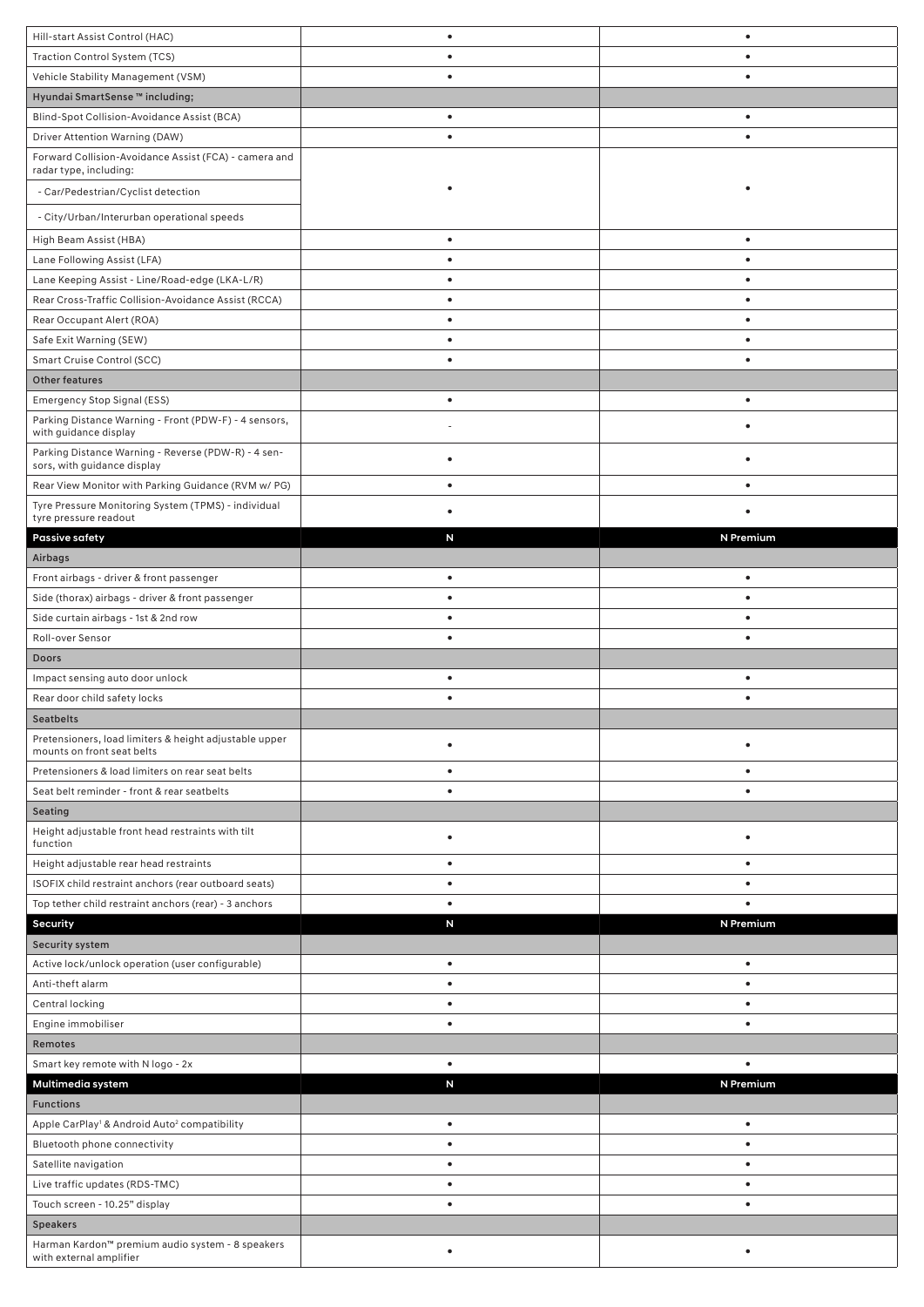| Audio/media sources                                                                                                                                                   |                          |           |
|-----------------------------------------------------------------------------------------------------------------------------------------------------------------------|--------------------------|-----------|
| AM / FM radio                                                                                                                                                         | $\bullet$                | $\bullet$ |
| Digital radio (DAB+)                                                                                                                                                  | ٠                        | $\bullet$ |
| Radio Data System (RDS)                                                                                                                                               | $\bullet$                | $\bullet$ |
| USB multimedia input                                                                                                                                                  | ٠                        |           |
| Bluetooth audio streaming                                                                                                                                             | ٠                        | $\bullet$ |
| Quiet Mode - Speaker volume limitation for a quieter<br>cabin                                                                                                         |                          |           |
| Occupant comfort & convenience                                                                                                                                        | N                        | N Premium |
| Upholstery/trim                                                                                                                                                       |                          |           |
| Leather <sup>3</sup> appointed steering wheel, hand brake lever &<br>gear knob                                                                                        | $\bullet$                | $\bullet$ |
| Suede/leather <sup>3</sup> appointed seats                                                                                                                            |                          | $\bullet$ |
| <b>Front seats</b>                                                                                                                                                    |                          |           |
| Driver's seat - height adjustable                                                                                                                                     | $\bullet$                | $\bullet$ |
| Driver's seat - manually adjustable with power adjust-<br>able lumbar support - 2-way                                                                                 |                          |           |
| Driver's seat - power adjustable - 10-way (including<br>2-way lumbar support)                                                                                         |                          | $\bullet$ |
| Passenger's seat - height adjustable                                                                                                                                  | $\bullet$                | $\bullet$ |
| Passenger's seat - power adjustable - 8-way                                                                                                                           |                          | $\bullet$ |
| Front centre console storage cubby - power outlets - 1<br>x 12V outlet                                                                                                |                          |           |
| Front centre console storage cubby - power outlets - 1<br>x USB outlet                                                                                                |                          |           |
| Front centre console - wireless charging pad (Qi<br>standard) <sup>4</sup>                                                                                            |                          |           |
| Grip handles - 1x (passenger)                                                                                                                                         |                          |           |
| N sports front seats with extended bolsters                                                                                                                           | $\bullet$                | $\bullet$ |
| Rear seats                                                                                                                                                            |                          |           |
| Centre fold down armrest                                                                                                                                              | $\bullet$                | $\bullet$ |
| Grip handles - 2x                                                                                                                                                     | $\bullet$                | ٠         |
| Rear centre console - USB power outlet                                                                                                                                | $\bullet$                | $\bullet$ |
| Windows/shades                                                                                                                                                        |                          |           |
| Acoustic laminated windshield glass                                                                                                                                   | $\bullet$                | $\bullet$ |
| Glass sunroof - tilt and slide panel                                                                                                                                  |                          |           |
| One touch window up & down function with anti-pinch-<br>ing safety feature - front windows                                                                            |                          |           |
| Power windows - front & rear                                                                                                                                          | $\bullet$                | $\bullet$ |
| Rear privacy glass                                                                                                                                                    | ٠                        | ٠         |
| Solar control glass                                                                                                                                                   |                          |           |
| Sunvisor (extendable) - driver and front passenger                                                                                                                    | ٠                        | $\bullet$ |
| Vision & sight                                                                                                                                                        | N                        | N Premium |
| Interior mirror                                                                                                                                                       |                          |           |
| Electro-chromatic Mirror (ECM) - auto-dimming                                                                                                                         | ÷.                       | $\bullet$ |
| <b>Exterior mirrors</b>                                                                                                                                               |                          |           |
| Heated                                                                                                                                                                | $\bullet$                | $\bullet$ |
| Power adjustable                                                                                                                                                      | ٠                        | $\bullet$ |
| Power folding with auto fold function                                                                                                                                 | $\bullet$                | $\bullet$ |
| Instrument cluster/driving displays                                                                                                                                   |                          |           |
| Head-Up Display (HUD) - 2 display modes for N Custom                                                                                                                  |                          | $\bullet$ |
| N Supervision cluster -10.25" TFT colour LCD with<br>trip computer, oil temperature / torque / turbo boost<br>gauges, g-force meter, lap timer, & digital speedometer |                          |           |
| <b>Ventilation &amp; heating</b>                                                                                                                                      | N                        | N Premium |
| Air conditioning                                                                                                                                                      |                          |           |
| Climate control -single zone with auto defog function                                                                                                                 | $\bullet$                | $\bullet$ |
| Cabin air filter                                                                                                                                                      |                          |           |
| <b>Front seats</b>                                                                                                                                                    |                          |           |
| Air ventilated front seats                                                                                                                                            | $\overline{\phantom{a}}$ | $\bullet$ |
| <b>Heated front seats</b>                                                                                                                                             |                          | $\bullet$ |
| <b>Other features</b>                                                                                                                                                 |                          |           |
| Heated rear windshield                                                                                                                                                | $\bullet$                | ٠         |
| Heated steering wheel                                                                                                                                                 |                          |           |
| <b>Exterior styling</b>                                                                                                                                               | N                        | N Premium |
| Front                                                                                                                                                                 |                          |           |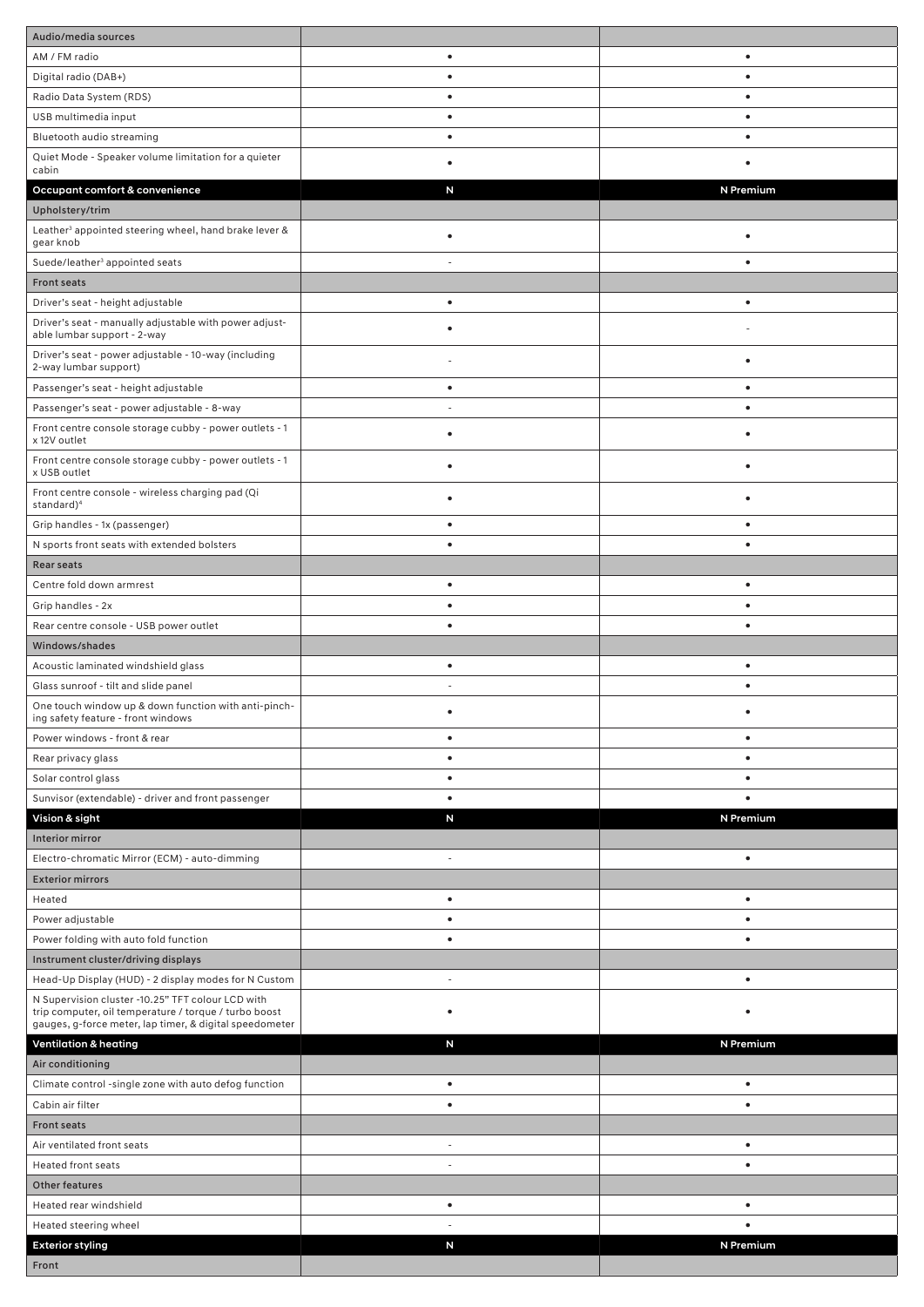| N front bumper with mesh insert grille                                                                    | $\bullet$ | $\bullet$ |
|-----------------------------------------------------------------------------------------------------------|-----------|-----------|
| N front lip spoiler with painted insert                                                                   | $\bullet$ | $\bullet$ |
| Side                                                                                                      |           |           |
| Body cladding - body colour                                                                               | $\bullet$ | $\bullet$ |
| Gloss black side mirrors                                                                                  | $\bullet$ | $\bullet$ |
| N side skirts with embossed N logo                                                                        | $\bullet$ | $\bullet$ |
| Rear                                                                                                      |           |           |
| Dual exhaust tips - chrome                                                                                | $\bullet$ | $\bullet$ |
| N rear bumper with painted insert                                                                         | $\bullet$ | $\bullet$ |
| N rear spoiler in gloss black - with triangular high                                                      |           |           |
| mount stop light, hatch mounted                                                                           |           |           |
| <b>Interior styling</b>                                                                                   | N         | N Premium |
| <b>Treatments</b>                                                                                         |           |           |
| <b>Black headlining</b>                                                                                   | $\bullet$ | $\bullet$ |
| Coloured stitching & inserts - Performance Blue (seats,<br>steering wheel, gear knob, and gearshift boot) |           |           |
| Charcoal grey inserts (interior door handles, steering<br>wheel and air vents)                            | $\bullet$ | $\bullet$ |
| <b>Materials</b>                                                                                          |           |           |
| Cloth headlining                                                                                          |           | $\bullet$ |
| Sports pedals - alloy                                                                                     | $\bullet$ | $\bullet$ |
| Design                                                                                                    |           |           |
| N sports gear knob                                                                                        | $\bullet$ |           |
| N sports steering wheel                                                                                   | $\bullet$ | $\bullet$ |
| Lighting                                                                                                  | N         | N Premium |
| Exterior lighting - front                                                                                 |           |           |
| Daytime Running Lights (DRL) - LED                                                                        | $\bullet$ | $\bullet$ |
| Headlight functions - automatic dusk sensing with<br>escort and welcome                                   |           |           |
| Headlight type - LED (low/high beam)                                                                      | $\bullet$ | $\bullet$ |
| Indicator lights - LED                                                                                    | $\bullet$ | $\bullet$ |
| Positioning lights - LED                                                                                  | $\bullet$ | $\bullet$ |
| Exterior lighting - rear                                                                                  |           |           |
| Fog light                                                                                                 | $\bullet$ | $\bullet$ |
| High mount stop light (HMSL) - LED                                                                        |           | ٠         |
| Rear combination lights - LED (bulb fog light and<br>reverse light)                                       |           |           |
| Exterior lighting - others                                                                                |           |           |
| Side repeaters - LED, integrated into side mirrors                                                        | $\bullet$ | $\bullet$ |
| Interior lighting - front                                                                                 |           |           |
| Front ambient lighting - LED, in centre console cup                                                       |           |           |
| holders and lower legroom                                                                                 |           | $\bullet$ |
| Front room lights and map lights                                                                          | $\bullet$ | $\bullet$ |
| Glovebox compartment light                                                                                | $\bullet$ | ٠         |
| Vanity mirror lights                                                                                      |           |           |
| Interior lighting - rear                                                                                  |           |           |
| Centre room light                                                                                         | $\bullet$ | $\bullet$ |
| Interior lighting - others                                                                                |           |           |
| Cargo area light                                                                                          | $\bullet$ | $\bullet$ |
| Interior light fade-out delay                                                                             | $\bullet$ | $\bullet$ |
| <b>Storage solutions</b>                                                                                  | N         | N Premium |
| <b>Front seats</b>                                                                                        |           |           |
| Cup holders - centre console                                                                              | $\bullet$ | $\bullet$ |
| Front seat back pockets                                                                                   | $\bullet$ | $\bullet$ |
| Glovebox compartment                                                                                      | $\bullet$ | $\bullet$ |
| Retractable sunglasses compartment                                                                        | $\bullet$ | $\bullet$ |
| Ticket holders - sunvisors (driver and front passenger)                                                   | $\bullet$ | $\bullet$ |
| <b>Rear seats</b>                                                                                         |           |           |
| Coat hooks - 1x                                                                                           | $\bullet$ | $\bullet$ |
| Cup holders - armrest                                                                                     | ٠         |           |
| Rear seating split folding - 60:40                                                                        |           |           |
| Boot/luggage area                                                                                         |           |           |
| Bag hooks - 1x                                                                                            |           |           |
|                                                                                                           | $\bullet$ | $\bullet$ |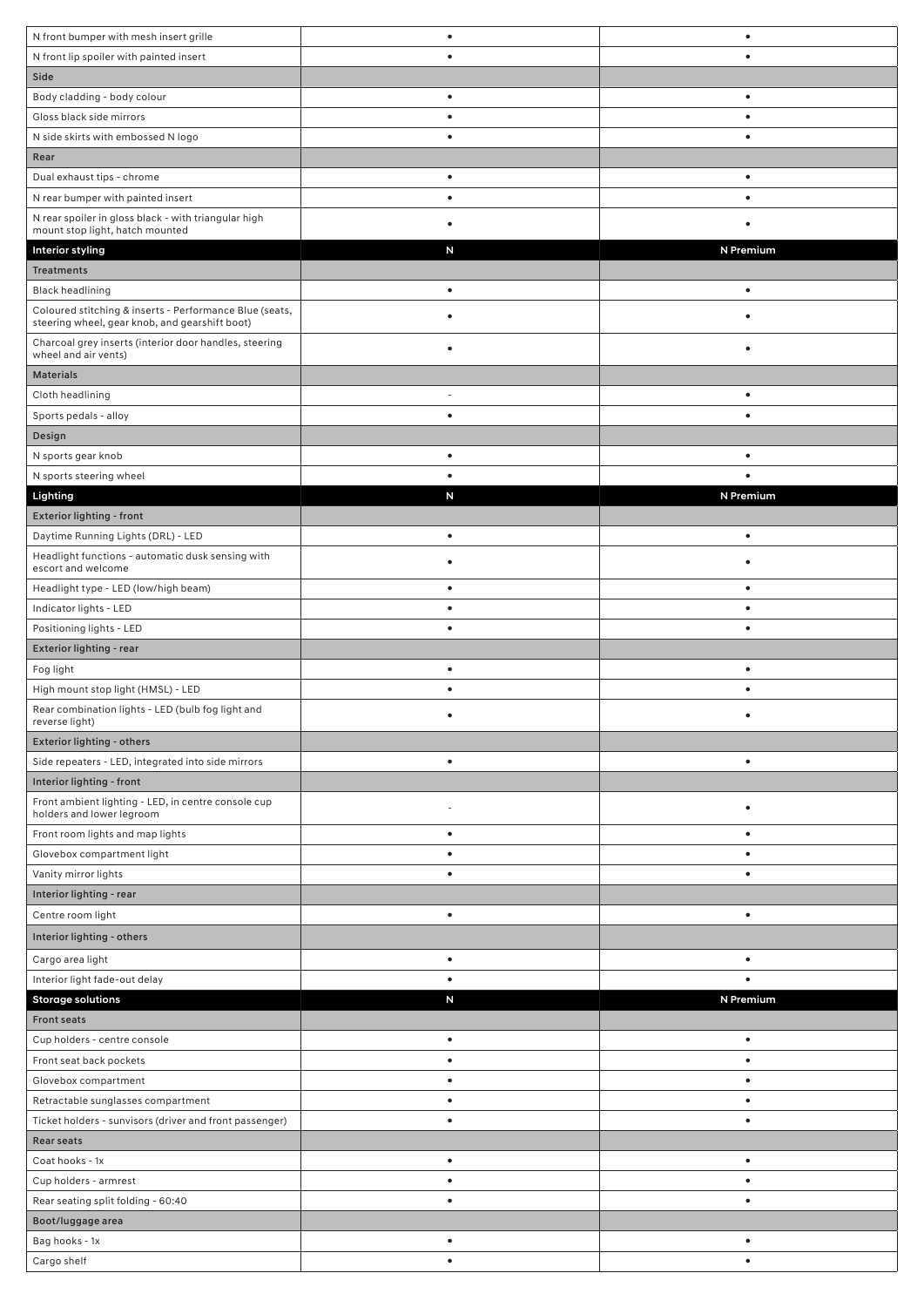| Luggage compartment - 4x mounting points               |  |
|--------------------------------------------------------|--|
| Luggage net                                            |  |
| Others                                                 |  |
| Doors - map pockets and bottle bulges (front and rear) |  |
| Roof rails                                             |  |
| .                                                      |  |

**Notes:**<br>1. Apple CarPlay requires iPhone 5 or subsequent model (lightning cable) in order to operate.<br>2. Android Auto requires a device with Android 5.0 operating system or subsequent version in order to operate.<br>3. Finis

Key: ● = Feature included as standard on trim - = Feature is not available on trim